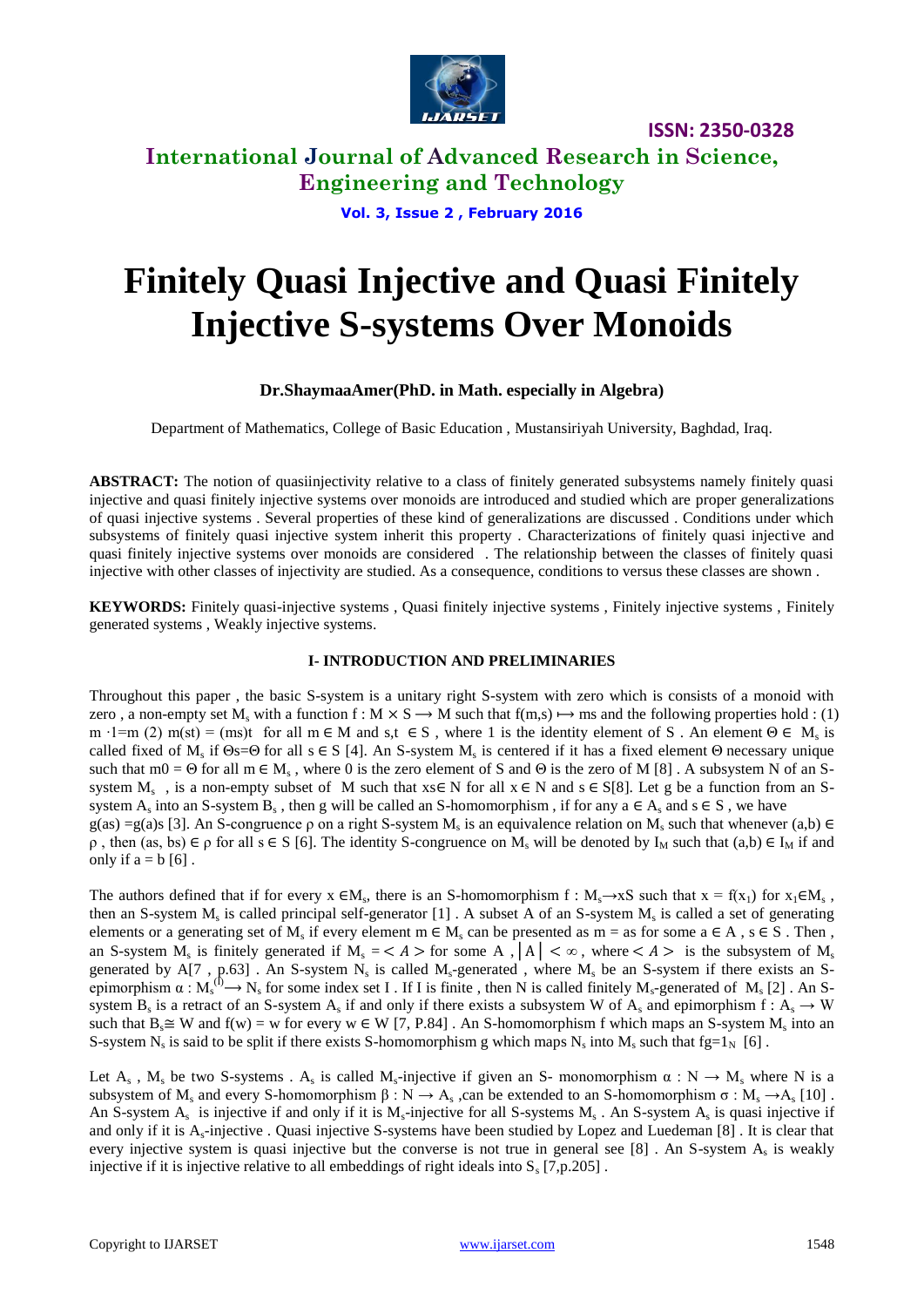

### **International Journal of Advanced Research in Science, Engineering and Technology**

### **Vol. 3, Issue 2 , February 2016**

In this work, we find weak form of quasi injectivity called finitely quasi injective and quasi finitely injective systems over monoids . Also , we give some interesting results on these systems .

#### **II-FINITELY QUASI INJECTIVE SYSTEMS OVER MONOIDS**

In [9] , V.S.Ramamurthi define finitely injective module which motivate us to define finitely injective relative to Ssystem as follows :

**Definition (2.1) :** Let  $M_s$  and  $N_s$  be two S-systems .  $M_s$  is called finitely  $N_s$ -injective (for short F-N<sub>s</sub>-injective) if every homomorphism from a finitely generated subsystem of  $N_s$  to  $M_s$  extends to homomorphism of  $N_s$  into  $M_s$  . An S-system  $M_s$  is called finitely quasi injective(for short FQ-injective) if  $M_s$  is F-M-injective system.

#### **Example and Remarks(2.2) :**

**(1)** Every quasi injective systems is FQ-injective systems , but the converse is not true in general as the following example shows ; let S be the monoid  $\{1,a,b,0\}$  with  $ab = a^2 = a$  and  $ba = b^2 = b$ . Now, consider S as a right S-system over itself, then it is easy to check that  $S_s$  is FQ- injective. But, when we take  $N = \{a, 0\}$  be a subsystem of  $S_s$  and f be S-homomorphism defined by  $f(x) = \begin{cases} 0 & \text{if } x = 0 \\ 0 & \text{if } x = 0 \end{cases}$  $\begin{bmatrix} 0 & \text{if } x = 0 \\ \text{if } x = a \end{bmatrix}$ , then this S-homomorphism cannot be extended to Sendomorphism of  $S_s$ . If not, that is there exists S-homomorphism g:  $S_s \to S_s$  such that  $g(x) = f(x)$ , for each  $x \in N$ , which is the trivial S-homomorphism, since other extension is not S-homomorphism. Then,  $b = f(a) = g(a) = a$  which implies that  $b = a$ , and this is a contradiction.

**(2)** Isomorphic system to F-M-injective is F-M-injective for any S-system M . In particular , isomorphic system to FQinjective is FQ-injective .

(3) Let N<sub>1</sub> and N<sub>2</sub> be two S-systems such that N<sub>1</sub> $\cong$  N<sub>2</sub>. If M<sub>s</sub> is F-N<sub>1</sub>-injective, then M<sub>s</sub> is F-N<sub>2</sub>-injective.

In the following theorem , we give characterizations of FQ- injective S-systems :

**Theorem**  $(2.3)$ **:** The following statements are equivalent for S-system  $M_s$  with

 $T = End_s(M_s)$ :

 $(1)$   $M_s$  is FQ-injective.

**(2)**  $\gamma_{S_n}(x) \subseteq \gamma_{S_n}(y)$ , where  $x, y \in M^n$ ,  $n \in Z^+$  implies that  $Ty \subseteq Tx$ .

(3) If  $x_i \in M_s$ ,  $i = 1, 2, ..., n$  and  $\alpha : \dot{U}_{i=1}^n x_i S \to M_s$  is S-homomorphism, then there exists S-homomorphism extends  $\alpha$ .

**Proof:** Put  $M^n = M^{1 \times n}$  and  $S_n = S_{n \times 1}$ .

 $(1\rightarrow 2)$  Let  $\gamma_{S_n}(x) = \{ (s,s') \in S_n \mid xs = xs', where s =$ s1 . . . sn and  $s' =$  $\overline{\phantom{0}}$ L L  $s'_1$ . . .  $s'_n/$  $\overline{\phantom{a}}$  $\Big\}$  and  $\gamma_{S_n}(x) = \gamma_{S_n}(y)$  such that  $x = (x_1, \ldots, x_n)$ 

 $x_n$ ),  $y = (y_1, ..., y_n) \in M^n$ ,  $n \in \mathbb{Z}^+$ . Then,  $\alpha: \dot{\cup}_{i=1}^n x_i S \to M_s$  is defined by  $\alpha(xs) = ys$ . It is obvious that  $\alpha$  is welldefined and S-homomorphism. Since M<sub>s</sub> is FQ-injective, so there exists  $\sigma \in T$  such that  $\sigma$  extends  $\alpha$ , then  $y_i = \alpha(x_i) =$  $\sigma(x_i)$ , where  $i = 1, 2, \dots, n$ , so  $y = \sigma x$  and then Ty  $\subseteq Tx$ .

(2→3) As  $\alpha$  is S-homomorphism and  $\beta$  is S-monomorphism, so we have  $\gamma_{s_n}(\beta(x_1), ..., \beta(x_n)) \subseteq \gamma_{s_n}(\alpha(x_1), ..., \alpha(x_n))$ by (2), we have  $T\alpha(x) \subseteq T\beta(x)$ , where  $\alpha(x) = (\alpha(x_1), \dots, \alpha(x_n)) = \alpha(x_1, \dots, x_n)$  and  $\beta(x) = (\beta(x_1), \dots, \beta(x_n)) = \beta(x_n)$  $\beta(x_1, ..., x_n)$ . Thus there exists  $\sigma \in T$  such that  $(\alpha(x_1), ..., \alpha(x_n)) = \sigma(\beta(x_1), ..., \beta(x_n))$ ,  $\text{so}\alpha(x) = \sigma(\beta(x))$ . Therefore  $\alpha = \sigma \beta$ .

 $(3\rightarrow 1)$  By definition of FQ-injective system.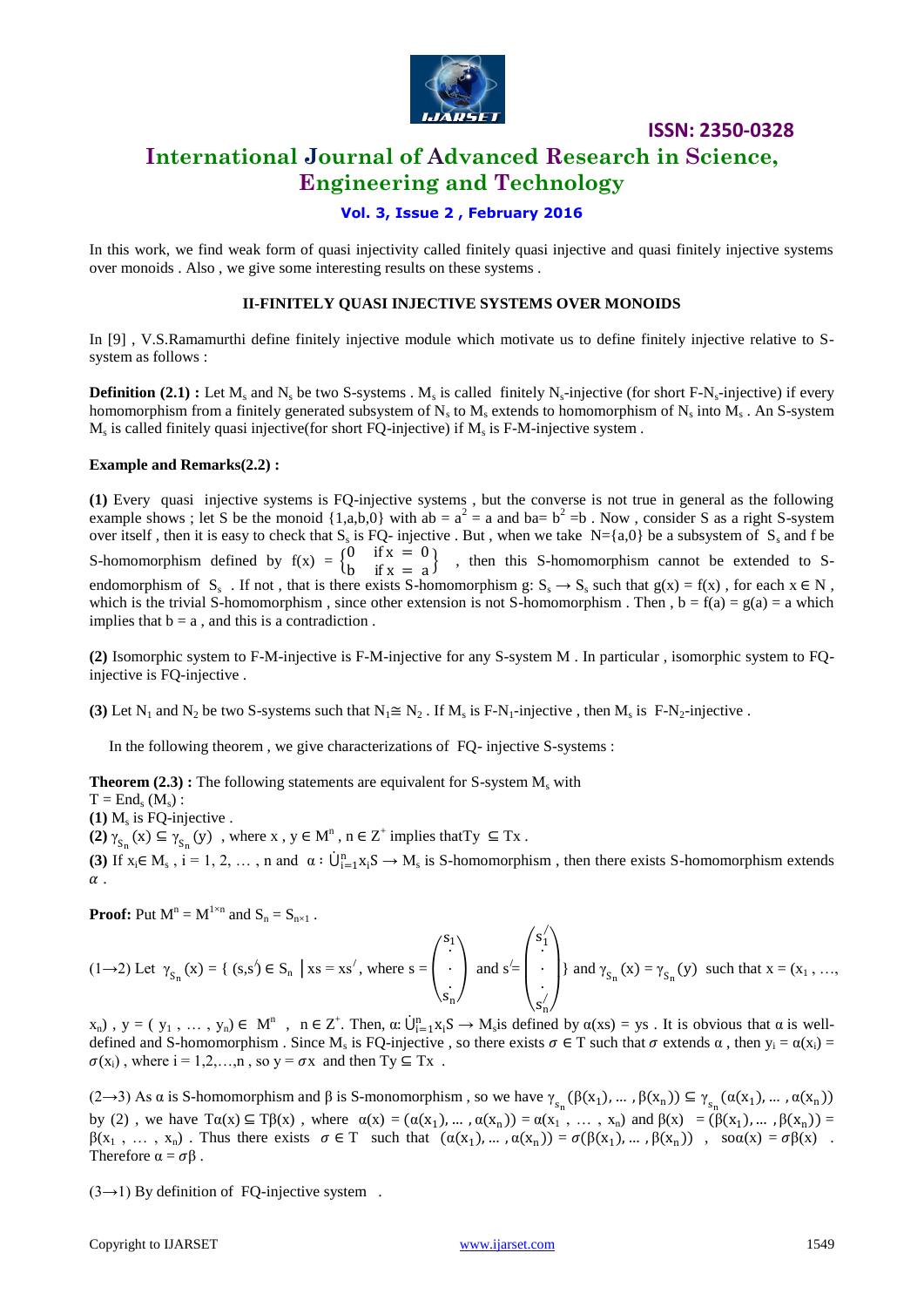

## **International Journal of Advanced Research in Science, Engineering and Technology**

**ISSN: 2350-0328**

### **Vol. 3, Issue 2 , February 2016**

**Corollary (2.4) :** The following statements are equivalent for a monoid S :

**(1)** S is a right F-injective . **(2)**  $\gamma_{S_n}(\alpha) \subseteq \gamma_{S_n}(\beta)$ , where  $\alpha, \beta \in S^n$ ,  $n \in Z^+$  implies that  $S\beta \subseteq S\alpha$ . **(3)** If  $a_i \in S$ ,  $i = 1, 2, \ldots$ , n and  $\alpha : \dot{\bigcup}_{i=1}^n a_i S \rightarrow S$  is S-homomorphism, then there exists S-homomorphism b belong to S which is extends  $\alpha$ .

The following proposition gives a condition under which subsystem of FQ-injective inherit this property . Before this , we need the following concept :

Recall that a subsystem N of S-system  $M_s$  is fully invariant of  $M_s$  if  $f(N) \subseteq N$ , for all  $f \in End_s(M_s)$  [5]. An Ssystem is called duo if each subsystem of it is fully invariant .

**Proposition (2.5) :** Every fully invariant subsystem of FQ-injective system is FQ-injective .

**Proof:** Let M<sub>s</sub> be FQ-injective system and N be a fully invariant subsystem of M<sub>s</sub>. Let X be any finitely generated subsystem of N and f be S-homomorphism from X into N . Since  $M_s$  is FQ-injective system, so there exists an Sendomorphism g of M<sub>s</sub> such that goi<sub>N</sub>oi<sub>X</sub> = i<sub>N</sub>of, where i<sub>X</sub> and i<sub>N</sub> are the inclusion maps of X into N and N into M<sub>s</sub> respectively. As N is fully invariant in M<sub>s</sub>, so  $g(N) \subseteq N$ . Put  $g|_N = h$ , then∀ x  $\in X$ , we have  $(ho_x)(x) = g(x) =$  $(goi_Noi_X)(x) = (i_Nof)(x) = f(x)$ . Therefore N is FQ-injective system.

Recall that an S-system  $M_s$  is called multiplication if every subsystem of  $M_s$  is of the form MI for some right ideal I of S . It is clear that every subsystem of multiplication system is fully invariant [5] .

**Corollary**  $(2.6)$ **:** If  $M_s$  is FQ-injective duo ( multiplication ) S-system, then every subsystem of  $M_s$  is FQ-injective.

**Proposition (2.7) :** Let  $M_s$  and  $N_s$  be two S-systems and  $N'$  a subsystem of  $N_s$ . If  $M_s$  is F-N-injective, then :

 $(1)$  Every retract of  $M_s$  is F-N-injective.

 $(2)$  M<sub>s</sub> is F-N<sup> $\prime$ </sup>-injective system .

**Proof :(1)** Let  $M_s = M_1 \oplus M_2$ , and K be finitely generated subsystem of N and f be S-homomorphism of K into  $M_1$ . Since  $M_s$  is F-N<sub>s</sub>-injective, so (j<sub>1</sub>of) where j<sub>1</sub> is injection of  $M_1$  into  $M_s$  extends to S-homomorphism g of N<sub>s</sub> into  $M_s$ such that goi<sub>K</sub> = j<sub>1</sub>of. Put  $g'$  (=  $\pi_1 g$ ) : N<sub>s</sub>  $\rightarrow$  M<sub>1</sub>, where  $\pi_1$  be the projection map of M<sub>s</sub> into M<sub>1</sub>, then  $g'$  oi<sub>K</sub> =  $\pi_1$  og oi<sub>K</sub> =  $\pi_1$ oj<sub>1</sub>of = I<sub>M<sub>1</sub></sub>of = f. Thus f extends to S-homomorphism g' and M<sub>1</sub> is F-N-injective system.

**(2)** It is obvious .

The following corollaries is immediately from above proposition :

**Corollary (2.8):** Retract of FQ-injective system is FQ-injective .

**Corollary (2.9) :** Let N be any subsystem of S-system M<sub>s</sub>. If N is F-M-injective, then N is finitely injective.

**Proposition (2.10) :** Let  $M_s$  and  $N_s$  be two S-systems . Let  $N_s$  be finitely generated subsystem of  $M_s$ . Then  $N_s$  is F-Minjective if and only if every monomorphismf :  $N_s \rightarrow M_s$  split.

**Proof:** Assume that  $N_s$  is F-M<sub>s</sub>-injective system and  $f : N_s \to M_s$  be monomorphism, then by F-M<sub>s</sub>-injective of  $N_s$ , there exists an S-homomorphism  $g: M_s \to N_s$  such that  $g \circ f = I_N$ . Since  $N_s \cong f(N_s)$ , so  $f(N_s)$  is a retract of  $M_s$ . Conversely, assume that A is finitely generated subsystem of  $M_s$ . Then, by assumption the monomorphism (inclusion map ) i<sub>A</sub> of A into M<sub>s</sub> split, this means there exists  $\omega : M_s \to A$  such that  $\omega o_iA = I_A$ . Now, for S-homomorphism f: A  $\rightarrow$  N<sub>s</sub>, set g (= fo $\omega$ ) : M<sub>s</sub>  $\rightarrow$  N<sub>s</sub> which implies that goi<sub>A</sub> = f o $\omega$ oi<sub>A</sub> = f oI<sub>A</sub> = f. Thus N<sub>s</sub> is F-M-injective system.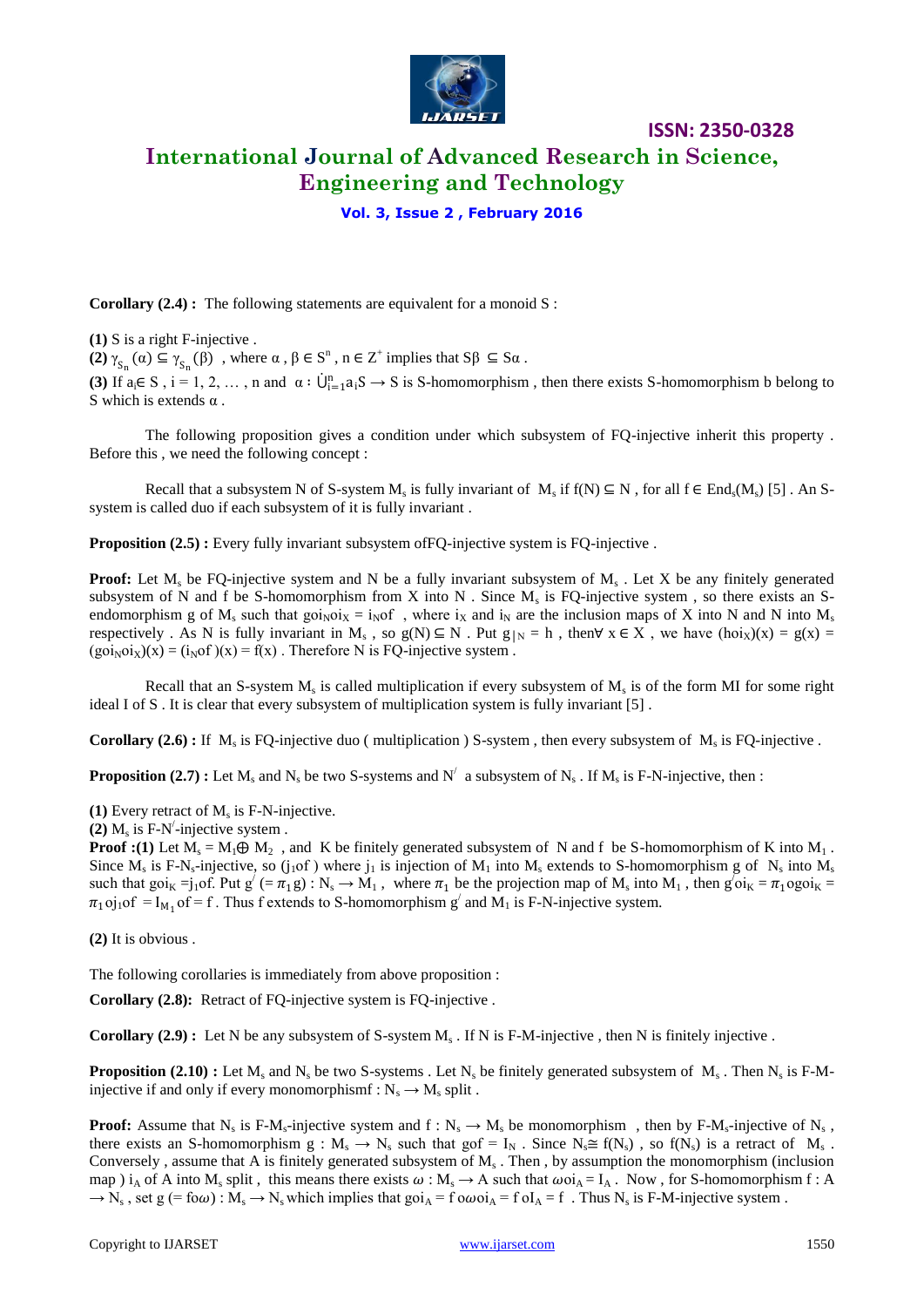

### **International Journal of Advanced Research in Science, Engineering and Technology**

**Vol. 3, Issue 2 , February 2016**

**Corollary (2.11) :** Let  $N_s$  be a finitely generated subsystem of an S-system  $M_s$ . If  $N_s$  is F- $M_s$ -injective system, then  $N_s$ is a retract of  $M_s$ .

**Corollary (2.12) :** Let  $M_s$  be FQ-injective S-system . Then , every finitely generated subsystem of  $M_s$  which is isomorphic to  $M_s$  is a retract of  $M_s$ .

**Definition (2.13) :** An S-system  $M_s$  is called  $FC_2$  if every finitely generated subsystem of  $M_s$  that is isomorphic to a retract of  $M_s$  is itself a retract of  $M_s$ .

**Theorem (2.14) :** Every FQ-injective system satisfies  $FC_2$ .

**Proof:** Let  $M_s$  be FQ-injective S-system and A be a retract of  $M_s$  with  $A \cong B$ , where B is finitely generated subsystem of  $M_s$ . Let f be S-isomorphism from B into A, then f is S-monomorphism from B into  $M_s$ . Since A is a retract of  $M_s$ , so by corollary(2.8) A is F-M-injective system . By example and remarks (2.2)(2), since  $A \cong B$ , so B is F-M-injective system . Then , by proposition (2.10) f is split and by corollary (2.9) B is a retract of  $M_s$  and so  $M_s$  satisfies  $FC_2$  – condition .

**Proposition(2.15)** : Let  $M_s$  be an S-system and  $\{N_i\}_{i\in I}$  be a family of S-systems, where I is finite index set. Then ,  $\Pi_{i\in I}N_i$  is finitely M-injective if and only if for each  $i \in I$ ,  $N_i$  is finitely M-injective system.

**Proof:** $\Rightarrow$ ) Put N<sub>s</sub> =  $\Pi_{i\in I}N_i$ , assume that N<sub>s</sub> is F-M-injective S-system and A is a finitely generated subsystem of M<sub>s</sub>. Let f be an S-homomorphism of A into N<sub>i</sub>. Since N is F-M-injective, so there exists S-homomorphism  $g: M_s \to N_s$ such that  $goi_A = j_i$  , where  $j_i$  is the injection map of  $N_i$  into  $N_s$  and  $i_A$  is the inclusion map of A into  $M_s$ . Now, let  $\pi_i$ be the projection map of  $N$  onto  $N_i$ . Put

h(= $\pi_i$ og): M<sub>s</sub>→N<sub>i</sub>, then  $\forall$  a ∈ A, (hoi<sub>A</sub>)(a) = ( $\pi_i$ ogoi<sub>A</sub>)(a) = ( $\pi_i$ oj<sub>i</sub>of)(a) = f(a). Thus N<sub>i</sub> is F-M-injective system.

 $\Leftarrow$ ) Assume that N<sub>i</sub> is F-M-injective for each i  $\in I$ . Let A be finitely generated subsystem of M<sub>s</sub> and f be an Shomomorphism of A into N<sub>s</sub>. Since N<sub>i</sub> is F-M-injective S-system, so there exists S-homomorphism  $\beta_i : M_s \to N_i$  such that  $\beta_i$ oi<sub>A</sub> =  $\pi_i$ of, where i<sub>A</sub> be the inclusion map of A into M<sub>s</sub>. Now, define an S-homomorphism  $\beta$  (= j<sub>i</sub>o $\beta_i$ ) : M<sub>s</sub> → N<sub>s</sub>, then  $\beta$  $oi_A = j_i \circ \beta_i$  $oi_A = j_i \circ \pi_i$  of = f. Therefore, N<sub>s</sub> is F-M-injective system.

**Corollary (2.16) :** Let  $M_s$  and  $N_i$  be S-systems, where  $i \in I$  and I is finite index set. If  $\bigoplus_{i \in I} N_i$  is F-M-injective for all i  $\in$  I, then N<sub>i</sub> is F-M-injective.

The following proposition give another characterization of FQ-injective S-system :

**Proposition (2.17):** If  $M_s$  is FQ-injective S-system and  $T = End(M_s)$ , then  $TA = TB$  for each isomorphic subsystems A and B of  $M_s$ .

**Proof :** By assumption there exists an S-isomorphism  $\alpha$  : A  $\rightarrow$  B, let b  $\in$  B so there exists  $a \in A$  such that  $\alpha(a) = b$ . For s,t∈ S, if as = at and since  $\alpha$  is well-defined, so  $\alpha(as) = \alpha(at)$ , then bs = bt, which implies that  $\gamma_s(a) \subseteq \gamma_s(b)$ . Since  $M_s$  is FQ-injective, then by theorem (2.3), Tb  $\subseteq$  Ta and hence Tb  $\subseteq$  TA  $\forall$  b  $\in$  B. Thus TB  $\subseteq$  TA. Similarly, we can prove  $TA \subseteq TB$ . Therefore  $TA = TB$ .

As an immediate consequence of above proposition , we have the following result :

**Corollary (2.18):**If S is F-injective monoid and A, B are two isomorphic ideal of S, then  $A = B$ .

Recall that two S-systems  $M_s$  and  $N_s$  are mutually finitely injective if  $M_s$  is finitely  $N_s$ -injective and  $N_s$  is finitely M-injective .

**Theorem (2.19) :** If  $M_1 \oplus M_2$  is FQ-injective system, then  $M_1$  and  $M_2$  are mutually F-injective system.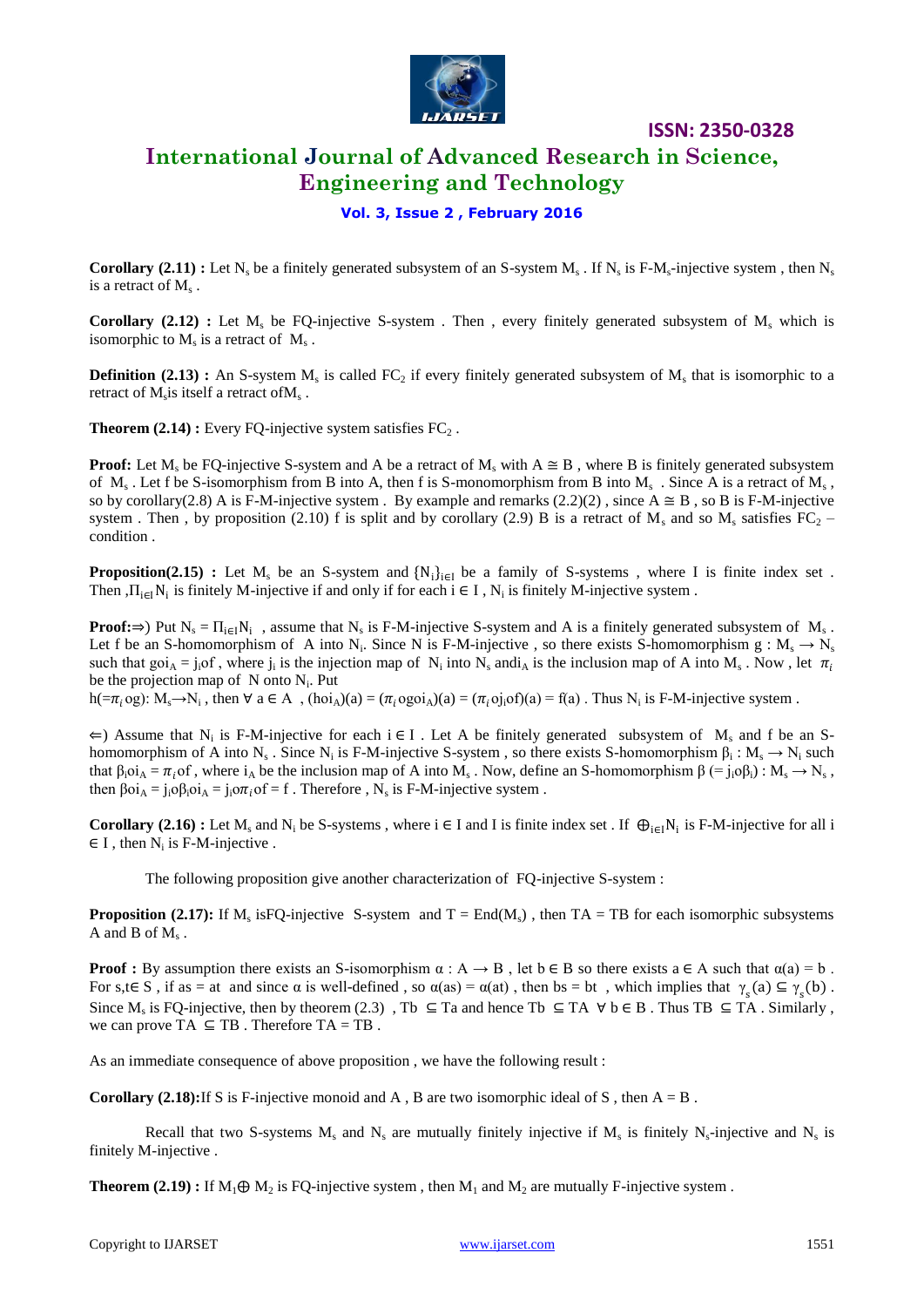

### **International Journal of Advanced Research in Science, Engineering and Technology**

### **Vol. 3, Issue 2 , February 2016**

**Proof :** Let  $M_1 \oplus M_2$  be FQ-injective system . Let X be any finitely generated subsystem of  $M_2$  and f be Shomomorphism from X into M<sub>1</sub>. Put  $\alpha$ (=j<sub>i</sub>of):X→M<sub>1</sub>⊕M<sub>2</sub>, where j<sub>i</sub> is the injection map of M<sub>1</sub> into M<sub>1</sub>⊕M<sub>2</sub>. By proposition (2.7)(2),  $M_1 \oplus M_2$  is F-M<sub>2</sub>-injective, so a extends to S-homomorphism  $g : M_2 \to M_1 \oplus M_2$ . If  $\pi_1$ :  $M_1 \oplus M_2 \rightarrow M_1$  is the natural projection, then  $h(\pi_1 g) : M_2 \rightarrow M_1$  is S-homomorphism extending f. Consequently,  $M_1$ is  $F-M_2$ -injective system.

The proof of the following corollary is immediately from above theorem and proposition  $(2.7)$ :

**Corollary (2.20) :** If  $\bigoplus_{i\in I} M_i$  is FQ-injective system, then  $M_j$  is F-M<sub>K</sub>-injective for all distinct j,  $k \in I$ .

**Definition (2.21) :** An S-system M<sub>s</sub> is called quasi finitely injective (for short QF-injective) if every S-homomorphism from a finitely  $M_s$ -generated subsystem of  $M_s$  to  $M_s$  extends to an S-endomorphism of  $M_s$ .

**Proposition (2.22) :** The following statements are equivalent for S-system M<sub>s</sub> with  $T = End_s(M_s)$ :  $(1)$   $M_s$  is QF-injective. **(2)**  $\gamma_{M_n}(\alpha) \subseteq \gamma_{M_n}(\beta)$ , where  $\alpha, \beta \in T^n$ ,  $n \in Z^+$  implies that  $T\beta \subseteq T\alpha$ .

**Proof :**  $(1\rightarrow 2)$  Assume that  $\gamma_{M_n}(\alpha) \subseteq \gamma_{M_n}(\beta)$  such that  $\alpha, \beta \in T^n$ ,  $n \in Z^+$ . Write  $\alpha = (\alpha_1, \dots, \alpha_n)$ ,  $\beta = (\beta_1, \dots, \beta_n)$ , then the mapping  $f: \dot{U}_{i=1}^n \alpha_i M \to M_s$  defined by  $f(\alpha_i m) = \beta_i m$  is well-defined and S-homomorphism, for this let  $\alpha_i m =$  $\alpha_i k \forall i \in I$ , so  $(m, k) \in \gamma_{M_n}(\alpha) \subseteq \gamma_{M_n}(\beta)$  which implies that  $\beta_i m = \beta_i k$  and then  $f(\alpha_i m) = f(\alpha_i k)$ . Also, for Shomomorphism, we have  $f(\alpha_i m) s = \beta_i ms = f(\alpha_i ms)$ . Since  $M_s$  is QF-injective, so there exists S-endomorphism g of  $M_s$ which extends f, then  $\beta_i m = g(\alpha_i m) = f(\alpha_i m)$ ,  $\forall$  i  $\in$  I and  $m \in M_s$ . Thus  $\beta = g\alpha$  and so  $T\beta \subseteq T\alpha$ .

 $(2\to 1)$  Assume that  $f: \dot{\cup}_{i=1}^n \alpha_i M \to M_s$  be homomorphism . Put  $\alpha = (\alpha_1, \ldots, \alpha_n)$ ,  $\beta = (f \beta_1, \ldots, f \beta_n)$ , then it is easy matter to check that  $\gamma_{M_n}(\alpha) \subseteq \gamma_{M_n}(\beta)$ . By(2), we have  $\beta \in T\alpha$ , so there exists  $\sigma \in T$  such that  $\beta = \sigma\alpha$ . Since  $f(\alpha(M))$  $= \beta(M) = \sigma \alpha(M)$ . Thus  $\sigma$  extends f.

The following proposition give a condition under which endomorphism of S-system is QF-injective :

**Proposition (2.23) :** Given an S-system M<sub>s</sub> with  $T = End_s(M_s)$ . Let  $\alpha$ ,  $\beta$  denote elements of T. Assume that  $M_s \times M_s$ generates kerα for each  $\alpha \in T$ . Then T is right QF-injective if and only if ker $\alpha \subseteq \text{ker}\beta$  implies that  $\beta \in T\alpha$ .

**Proof :** If T is right QF-injective, then the condition holds for any M<sub>s</sub>. Conversely, if  $\beta \in \ell_T(\text{ker}\alpha) = T\alpha$ , so there exists  $\sigma \in T$  such that  $\beta = \sigma \alpha$ . The proof is complete when we prove ker $\alpha \subseteq \text{ker}\beta$ . Since  $M_s \times M_s$  generates ker $\alpha$ , so there exists S-epimorphism  $f_i$ :  $M_s \times M_s \to \text{ker}\alpha$  such that  $\forall (x,y) \in \text{ker}\alpha$ , we have  $\alpha(x) = \alpha(y)$ , and then there exists  $(m, k) \in M_s \times M_s$ , where  $x = f_i m$ ,  $y = f_i k$ . Now, since  $\sigma$  is well-defined, so  $\sigma\alpha(x) = \sigma\alpha(y)$  which implies that  $\beta(x) =$  $β(y)$  and  $(x,y) \in \text{ker}β$ . Thus T is QF-injective by proposition (2.22).

The following proposition give a condition under which endomorphism of QF-injective system is F-injective :

**Proposition (2.24) :** Let  $M_s$  be a right S-system with  $T = \text{End}_s(M_s)$ , then :

(1) If T is right F-injective, then  $M_s$  is QF-injective.

(2) If  $M_s$  is QF-injective and  $M_s \times M_s$  generates  $\gamma_{M_n}(\alpha)$  for any positive integer n and  $\alpha \in T^n$ , then T is right Finjective .

**Proof :**(1) Let  $\gamma_{M_n}(\alpha) \subseteq \gamma_{M_n}(\beta)$ , where  $\alpha$ ,  $\beta \in T^n$ ,  $n \in Z^+$ , then  $\gamma_{T_n}(\alpha) \subseteq \gamma_{T_n}(\beta)$ . Since T is right F-injective, so by corollary (2.4) we have  $T\beta \subseteq T\alpha$ . Then, by proposition (2.26)  $M_s$  is QF-injective system.

(2) Let  $\gamma_{T_n}(\alpha) \subseteq \gamma_{T_n}(\beta)$ , where  $\alpha, \beta \in T^n$ ,  $n \in Z^+$ . Then, for any  $(x,y) \in \gamma_{M_n}(\alpha)$ , we have  $\alpha(x) = \alpha(y)$ . Since  $M_s \times M_s$ generates  $\gamma_{M_n}(\alpha)$ , so  $x = \lambda_i m$ ,  $y = \lambda_i k$ , where  $(m, k) \in M_s \times M_s$  and  $\lambda_i \in T_n$ . Then,  $(\lambda_i m, \lambda_i k) \in \gamma_{T_n}(\alpha) \subseteq \gamma_{T_n}(\beta)$ , so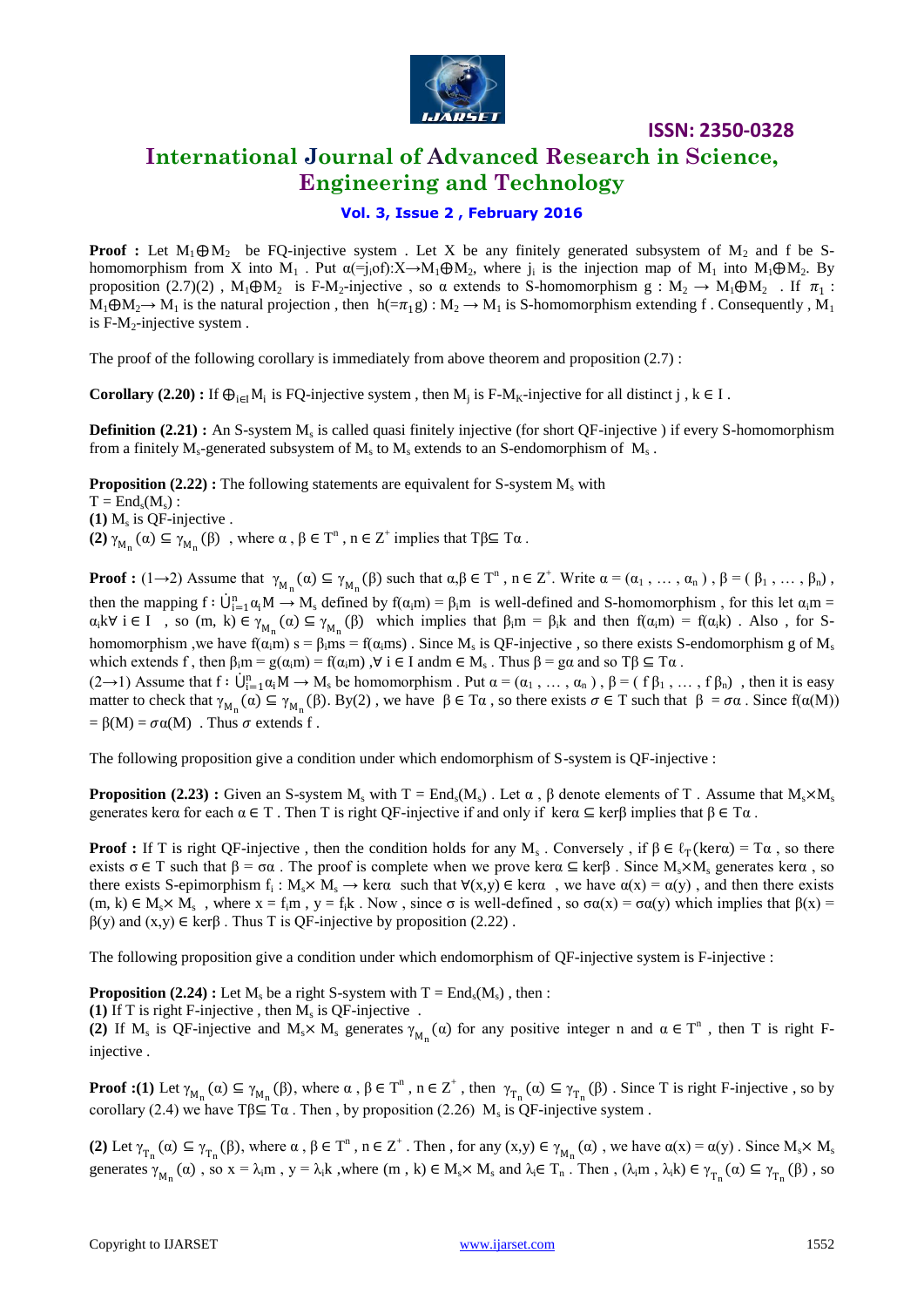

### **International Journal of Advanced Research in Science, Engineering and Technology**

### **Vol. 3, Issue 2 , February 2016**

 $\beta(\lambda_i m) = \beta(\lambda_i k)$ . This means that  $\beta(x) = \beta(y)$  and  $(x, y) \in \gamma_{M_n}(\beta)$ . Hence  $\gamma_{M_n}(\alpha) \subseteq \gamma_{M_n}(\beta)$ . Since  $M_s$  is QF-injective system, so T $\beta \subseteq T\alpha$  and consequently, T is F-injective by corollary (2.4).

### **III -RELATIONSHIP AMOG FQ-INJECTIVE AND QF-INJECTIVE S-SYSTEMS WITH OTHER CLASSES OF INJECTIVITY**

The following proposition gives a condition under which FQ-injective system is QF-injective system , but before this we need the following concept :

**Definition (3.1) :** An S-system M<sub>s</sub> is called self-generator if it generates all its subsystems.

**Proposition (3.2)**: If M<sub>s</sub> is finitely generated S-system which is self-generator, then M<sub>s</sub> is FQ-injective system if and only if  $M_s$  QF-injective.

**Proof:** Assume that  $M_s$  is FQ-injective system . Let X be finitely  $M_s$ -generated subsystem of  $M_s$  and f be Shomomorphism of X into  $M_s$ . Since  $M_s$  is finitely generated and X is finitely  $M_s$ -generated, so there exists Sepimorphism  $\alpha : M_s \to X$ , so X is finitely generated. Since M<sub>s</sub> is FQ-injective system, so f extends to Sendomorphism g of  $M_s$  such that  $goi_X = f$ , where  $i_X$  is the inclusion map of X into  $M_s$  and then  $M_s$  is QF-injective system. Conversely, assume that Assume that  $M_s$  is QF-injective system. Let A be finitely generated subsystem of  $M_s$  and f be S-homomorphism of A into  $M_s$ . Since  $M_s$  is self-generator, so there exists S-epimorphism  $\alpha: M_s \to A$ , and then A is finitely  $M_s$ -generated. Since  $M_s$  is QF-injective system, so f extends to S-endomorphism g of  $M_s$  such that  $\text{goi}_A = f$ , where  $i_A$  is the inclusion map of A into  $M_s$  and then  $M_s$  is FQ-injective system.

The following proposition explain under which condition on finitely  $E(M_s)$ -injective to be injective :

**Proposition (3.3)** : Let  $M_s$  be a finitely generated S-system. Then  $M_s$  is injective system if and only if  $M_s$  is finitely  $E(M<sub>s</sub>)$ -injective.

#### **Proof:**  $\Rightarrow$  It is obvious.

 $\Leftarrow$ ) Let M<sub>s</sub> be finitely E(M<sub>s</sub>)-injective and f be S-monomorphism from M<sub>s</sub> into E(M<sub>s</sub>). Since M<sub>s</sub> is finitely E(M<sub>s</sub>)injective, so by proposition(2.10), there exists an S-homomorphism g: $E(M_s) \rightarrow M_s$  such that gof = I<sub>M</sub> which implies that f is split and  $f(M_s)$  is retract of  $E(M_s)$ , as  $f(M_s) \cong M_s$ . This implies that  $M_s$  is a retract of  $E(M_s)$  and since  $E(M_s)$  is injective, so  $M_s$  is injective.

As a particular case of above proposition , we have the following corollary :

**Corollary (3.4) :** A monoid S is self-injective if and only if S is finitely S-injective S-system .

The following proposition explain under which condition on FQ- injective to being injective , but before this we need the following concept :

**Definition(3.6)** : An S-system M<sub>s</sub> is said to be weakly injective if for every finitely generated subsystem N of E(M<sub>s</sub>), we have  $N \subseteq X \subseteq E(M_s)$  for some  $X \cong M_s$ .

**Proposition (3.7) :** Let  $M_s$  be a finitely generated system. Then  $M_s$  is injective system if and only if  $M_s$  is weakly injective and FQ-injective .

**Proof:**  $\Rightarrow$  It is obvious .

 $\Leftarrow$ ) It is enough to prove that  $M_s = E(M_s)$ . Let  $x \in E(M_s)$ , so  $M_s \cup xS$  is finitely generated. As  $M_s$  is weakly injective, so there exists subsystem X of  $E(M_s)$  such that  $M_s \cup xS \subseteq X \cong M_s$ . Since  $M_s$  is FQ-injective system, so X is also FQinjective by example and remarks  $(2.2)(2)$ . By theorem $(2.14)$  X is satisfy FC<sub>2</sub> and since M<sub>s</sub> is finitely generated subsystem of X, so  $M_s$  is a retract of X. But  $M_s$  is  $\cap$ -large subsystem of  $E(M_s)$ , so $M_s$  is  $\cap$ -large in X. Therefore  $M_s$  = X, and  $x \in M_s$ . Thus,  $M_s = E(M_s)$  is injective.